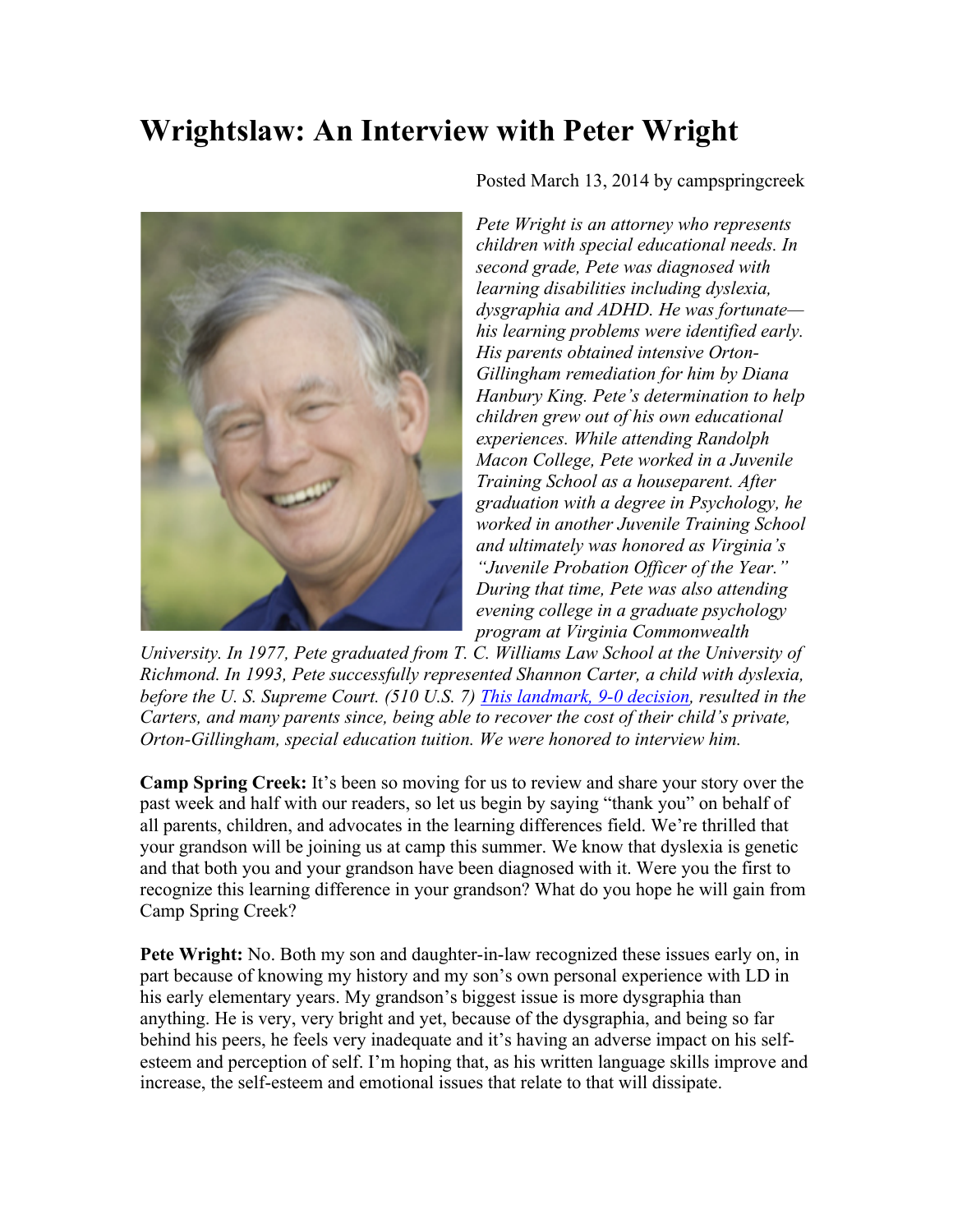I can tell you from my own personal experience and having worked with so many kids since the '60's, that children with dyslexia, dysgraphia and dyscalculia, often feel stupid because of their inadequate skills and they get depressed. When that happens, many individuals recommend counseling and therapy. I disagree. I have always taken the position with my clients that we have to teach the youngster how to read, write, spell, and do arithmetic and the self-esteem will improve, the depression will go by the wayside, and things will turn around. Almost always, that has been the case.

**CSC:** You were diagnosed with dyslexia before it even had an official name in the United States. Now, as a result of your work and Wrightslaw, "dyslexia" is much more of a household word and many parents of children with learning differences now understand that their children have a legal right to equal education opportunities. We've come a long way. That said, you're still hard at work. What do you see as some of today's greatest remaining challenges in the LD advocacy and legal rights world?

**PW:** I was actually diagnosed with Strephosymbolia, also known at that time, as Word Blindness. (See my YouTube video about Strephosymbolia and Dr. Orton.) Strephosymbolia was the word used by Dr. Samuel T. Orton on July 25, 1925 when he presented the concept to the American Neurological Society. Strephrosymbolia later became known as dyslexia, dysgraphia and dyscalculia.

From a legal perspective the word "dyslexia" has been in the special education statute since 1975 when the Education for All Handicapped Children Act was passed. (It is now known as the Individuals with Disabilities Education Act, i.e., "IDEA 2004." The last revision was in 2004.) Even though it has been in the law as a part of the definition of a learning disability since 1975, some special educators and school psychologists around the country deny that it exists or assert that it's a medical issue, not an educational issue, and it's not covered by the federal special education law. This tells you that they have not looked at either the law or the Diagnostic and Statistical Manual of Mental Disorders (DSM-5) which identifies it under "Specific Learning Disorder" subtype, "Impairment in Reading."

Because of resistance in some school districts, parents have formed Decoding Dyslexia groups nationwide and approached their state legislatures to put the word in the state statute, define it, and also define the nature of services that children with dyslexia are supposed to receive. As a result, a number of states have since passed statutes that define dyslexia and spell out what needs to be done. The definition used by most of these states, word for word, tracks the definition used by the International Dyslexia Association (IDA).

The big challenge will be to change the outdated beliefs of many special education administrators and school psychologists in the bureaucratic sector and also those in the trenches working with the kids—getting them to accept that they do have to teach children with dyslexia the proper way so that the children will learn how to read, write, spell, and do arithmetic. Using talking books, having others read textbooks aloud to the child or having others write for the child, becomes the focus, that is to provide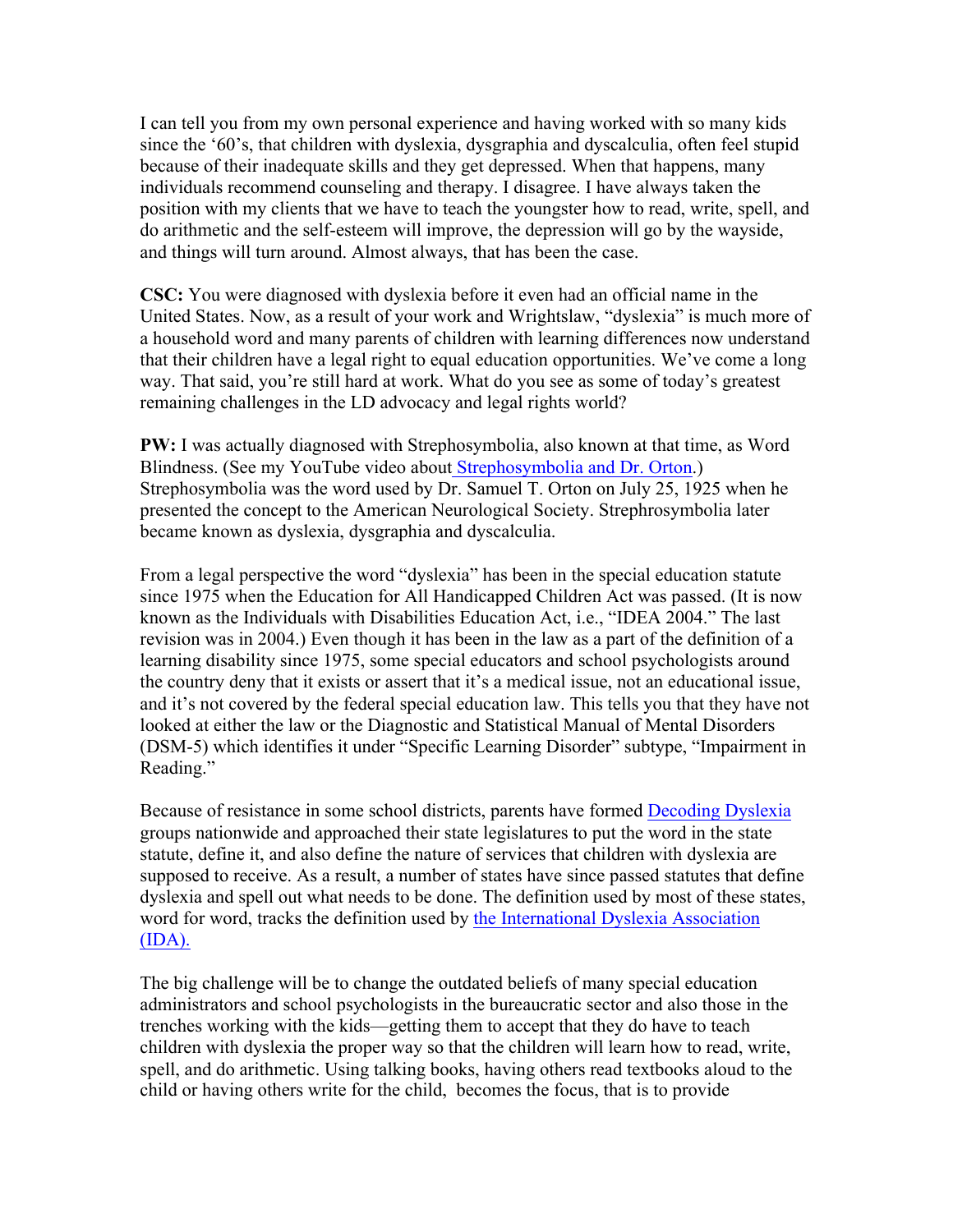modifications and accommodations, rather than teaching the critical reading, writing, arithmetic and spelling skills. Sadly, it is often rooted in the belief that, because the child has dyslexia, the child cannot learn how to read or write, spell or do arithmetic. The heavy reliance on modifications and accommodations does not help the child in later years, once they're out of school and employed.

**CSC:** Many famous dyslexics have been interviewed about their struggles with early education and have moving stories to share about how they finally moved past their learning differences and were able to see them as learning advantages. Did you experience a similar pivotal turning point in your own education? If so, please tell us about that moment or realization:

**PW:** In 1952, at the beginning of my second grade year, I was totally illiterate. I could not read, write, spell, or do arithmetic. My parents were told that I was uneducable and that nothing could be done. They were also told that I was mentally retarded and emotionally disturbed. Fortunately a private evaluation identified me as having "Strephosymbolia" and my parents were told to find someone skilled in teaching children using the approach created by Dr. Orton and Anna Gillingham. They found Diana Hanbury King who tutored me, every day, one-on-one, after school, using the Orton-Gillingham approach, for two years. Her goal was to get me two years above my age and grade level. Several years later, when I was in the sixth grade, I was tested and my scores were at the eighth grade level.

The changes in me were slow, over two years, during almost all of the second and third grades. Thus there was not a pivotal turning point, or "eureka" moment or realization. I simply learned how to read, write, spell and do arithmetic, at a level surpassing that of my peers.

Diana Hanbury King is now considered to be one of the top experts in the world. Years after working with me, she founded The Kildonan School in Amenia, NY. Last year my grandson spent several days with her as she worked with him and my daughter-in-law. Since then, every day, he works on the exercises Diana created for him and we have seen great progress. It is hard work for him. I remember my own experiences with her and how hard the work was. She is a task-master and has very high expectations. My grandson has become quite aware that putting in the time and working hard is generating great benefits. As expected, at first he complained, but as he saw his own changes in legibility of the written letters, numbers and words, and increased typing speeds, he has become self-motivated.

On another note, there's a lot of talk about the gift of dyslexia and that dyslexics think outside the box and I agree. But Diana Hanbury King has a different stint on that and she has absolutely nailed it! In December 2012, she spent several days with me and my wife Pam at our home in Deltaville, VA and I did a YouTube interview of her in which she discusses her theory. All parents of children with dyslexia need to see it. It will surprise you and you, too, will agree. I won't give away her theory here. Seeing it is believing.